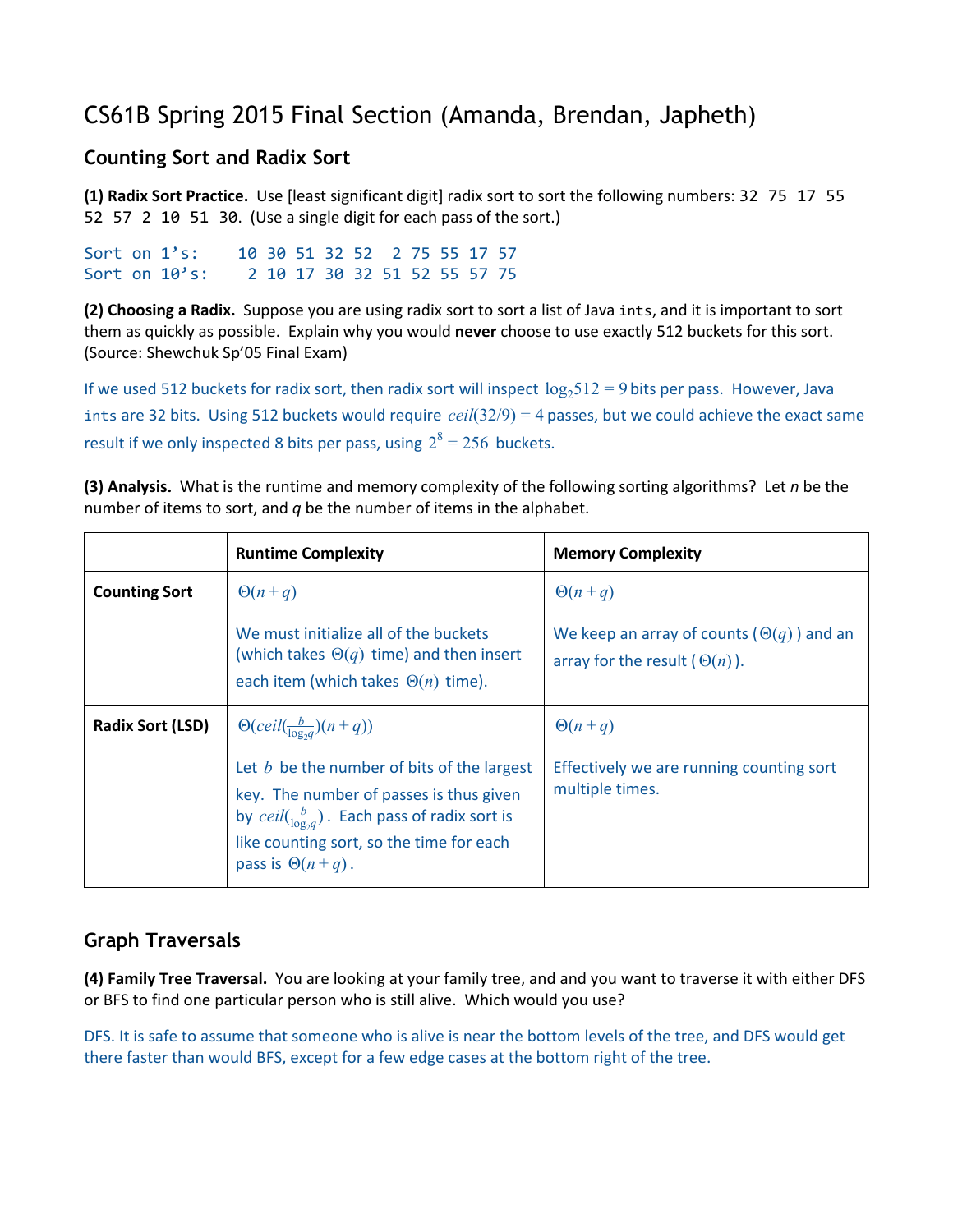**(5) Rush Hour.** Say we are trying to write a program that solves rush hour in the least number of moves. We wish to move the red car out of the grid using some series of moves. Assume we already have data structures for our Grid (including a move (Car, Move) method) and an algorithm implemented that outputs the next possible moves: ArrayList<Move> getNextMoves(Grid).

(a) How do we figure out which car we will end up moving next?

BFS and getNextMoves(). Since we want the least number of moves, we traverse with BFS. Even if there are 100 ways to get the red car, BFS ensures that it gets one of them with the least possible # of moves.

(b) What data structure will we need so that we do not have infinite loops of game state?

HashSet of seen states of the Grid.

**(6) A\* Search.**Perform A\* search on the given graph, with the heuristic *h* and the edge weights to find the shortest path from the START to GOAL vertices. List the nodes in the order which we would visit them, as well as the path that A\* search would return.

Nodes expanded: Start, A, D, C, Goal.

Path: Start, A, C, Goal.

**(7) Dijkstra's Algorithm.**Using Dijkstra's on the graph to the right, compute the cost of going from vertex 0 to any vertex.

Dijkstra's (a good visualization: https://www.cs.usfca.edu/~galles/visualization/Dijkstra.html)

[Distances from 0-7]: 0, 2, 9, 9, ∞, 11, 11, 12

## **Minimum Spanning Trees and Tries**

**(8) Minimum Spanning Trees.** Under what circumstances could a graph have multiple valid minimum spanning trees? One valid minimum spanning tree?